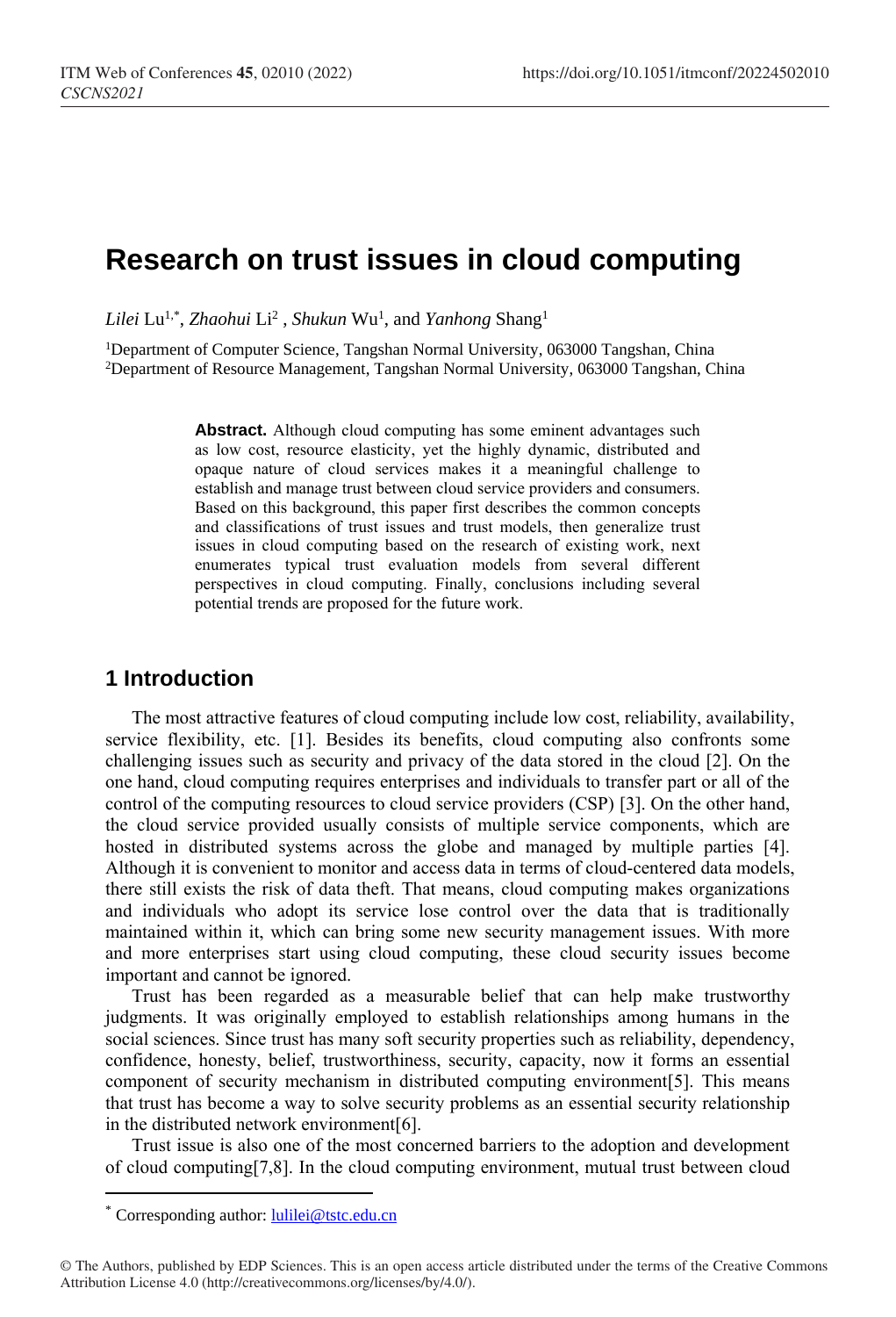service consumers and service providers are necessary [8]. It has been considered to be one of the most important factors to realize security, which is also essential to enhance the trustworthiness of cloud service providers and their services [9]. In the distributed cloud computing environment, cloud services with the same function can be provided by many providers, therefore, to select trustworthy cloud services has become an important concern for cloud consumers in the cloud market [10]. Whether cloud consumers trust the providers is significant, which has become a research hotspot in cloud security domain [9].

Based on the above background, Section 2 describes the definitions and explanations related to trust and common classifications of trust issues and trust models. Section 3 presents an overview of trust issues in cloud computing based on the existing research work. Section 4 enumerates typical trust models in cloud computing from several different perspectives. Section 5 concludes and proposes several potential trends for future work.

## **2 Overview of the basic issues of trust**

#### **2.1 Trust related concepts**

Trust is a relatively complex concept that has different meanings in different contexts of scenarios [11]. Since the 1960s, many experts and scholars have successively put forward their respective opinions from different perspectives of disciplines and made different interpretations or definitions, concerning sociology, psychology, philosophy, economics, management, computer science, etc.. But until now there is no unified definition of trust. Next we first depict two related concepts, then present the descriptive definitions of trust and trustworthiness separately.

**Definitions 1** Trustor: it refers to the subject who actively generates a sense of trust in trusting relationship, usually concerning people or various agency procedures.

**Definition 2** Trustee: it refers to the object or entity that is trusted by a trustor in trusting relationship.

The definition of trust accepted by many researchers in computer science derived from the sociologist Diego Gambetta [12]: trust is a kind of subjective probability that one agency assesses another or a set of agents who will perform some particular behavior. The opinion of trust from Audun Jøsang [13] is that trust is a direct relationship between the two parties, separately referred to as a trustor and a trustee. Sibel Adali [14] considers trust as a relationship which may be symmetric or asymmetric between a trustor and a trustee. Lik Mui et al. [6] regard trust as the subjective expectation that one agent has about the future behavior of another based on their interactive histories. In computer science, it was Marsh that first proposed the concept of trust and formalized it as a computable concept [1,15], and first introduced the computable model of trust into the distributed Artificial Intelligence community. Integrating the above views and related literature, its descriptive definition is given as follows:

**Definition 3** Trust: it is a kind of quantifiable and direct relationship between a trustor and a trustee, representing the subjective willingness or expectation of the trustor to the trustee who can perform some particular behavior in a particular context with potential risk.

Trustworthiness is another common concept in trust related domains. In some literatures, trust and trustworthiness are often used interchangeably without distinction [16]. In fact, trustworthiness tends to describe the trust based on objective facts. It is defined as follows:

**Definition 4** Trustworthiness: it is an internal and dynamic attribute of the trustee and reflects the objective basis needed by the trustor to generate subjective trust in the trustee's ability.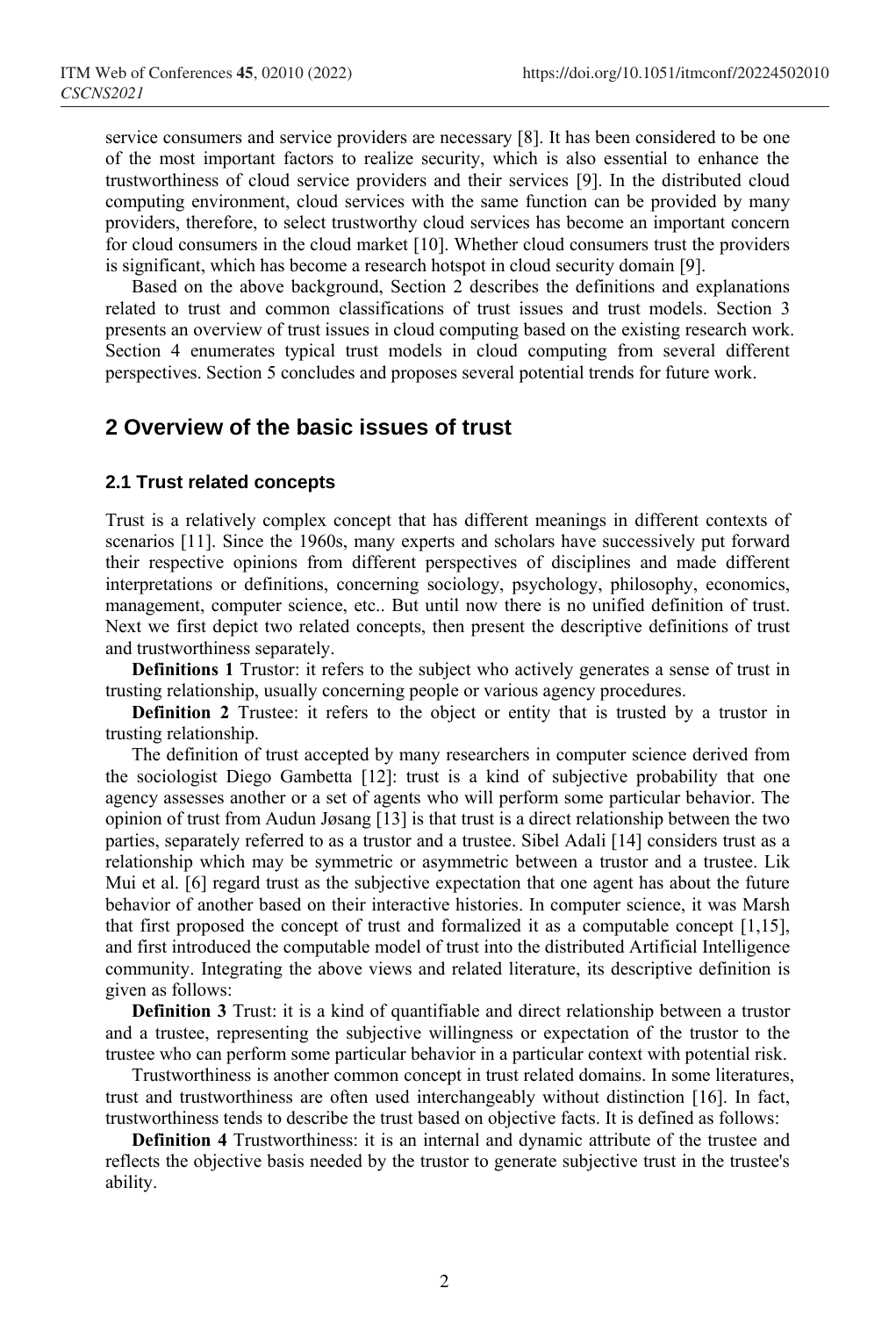It is easy to find that trust emphasize subjective perception of a trustor, while trustworthiness tends to focus on the objective factors.

#### **2.2 Classifications of trust issues and trust models**

Although trust has been formalized as a computable model, it still implies different things for different researchers. Even in the same domain, trust can be defined in different ways, which depends on the applications and methodologies used to calculate trust [17].

For the classification research of trust issues, quite a few scholars have made related investigations and generalization. Ries et al. [18] have made the survey of the concept of trust realized in different fields of computer science, and divided the existing work in general as follows:

(1) Trust modeling: it deals with the representation and calculation of trust values.

(2) Trust management: it focuses on the evidence collection and risk assessment.

(3) Making decisions: it is one component of trust management, which can also be viewed as one separate module because of its importance.

Trust modelling issues, as mentioned earlier, has been studied by many researchers in different application contexts. The common classifications of trust models are shown in Table 1.

| Classification | Type of      | Update or not | Online or | Deployment   |
|----------------|--------------|---------------|-----------|--------------|
| criteria       | indicators   |               | not       | architecture |
| Classification | qualitative  | dvnamic       | online    | centralized  |
| result         | quantitative | static        | offline   | distributed  |

**Table 1.** Common classifications of trust models.

# **3 Trust and its overall classification in cloud computing**

#### **3.1 Basic concepts in cloud computing**

There are usually two types of agents, consumer agent and provider agent in service oriented systems [19]. In cloud computing environment, there are also two types of agents, which we call cloud service provider (abbreviated as CSP) and cloud service consumer, respectively (abbreviated as CSC). The main focus of this article is on the issue of trust between CSCs and CSPs, especially on how CSCs carry out the trustworthiness evaluation of CSPs and their cloud services. For ease of understanding, several common terms are defined respectively based on existing work in this section.

**Definition 5** Cloud service (abbreviated as CS): it broadly refers to services such as infrastructure services, platforms, and software provided by all levels of service providers in cloud computing environments, typically including IaaS, PaaS, and SaaS.

**Definition 6** Cloud service provider (CSP): it refers to the collective term of all levels of providers providing cloud services, which typically includes infrastructure service providers, platform providers, and software providers in cloud computing environment.

**Definition** 7 Cloud service consumer (CSC): it refers to cloud service user or users, ranging from large-scale organizations, small enterprises, developers to individual users.

**Definition 8** Cloud service trustworthiness: it reflects the objective basis whether a cloud service provided by a CSP is trusted by a CSC in cloud computing environment.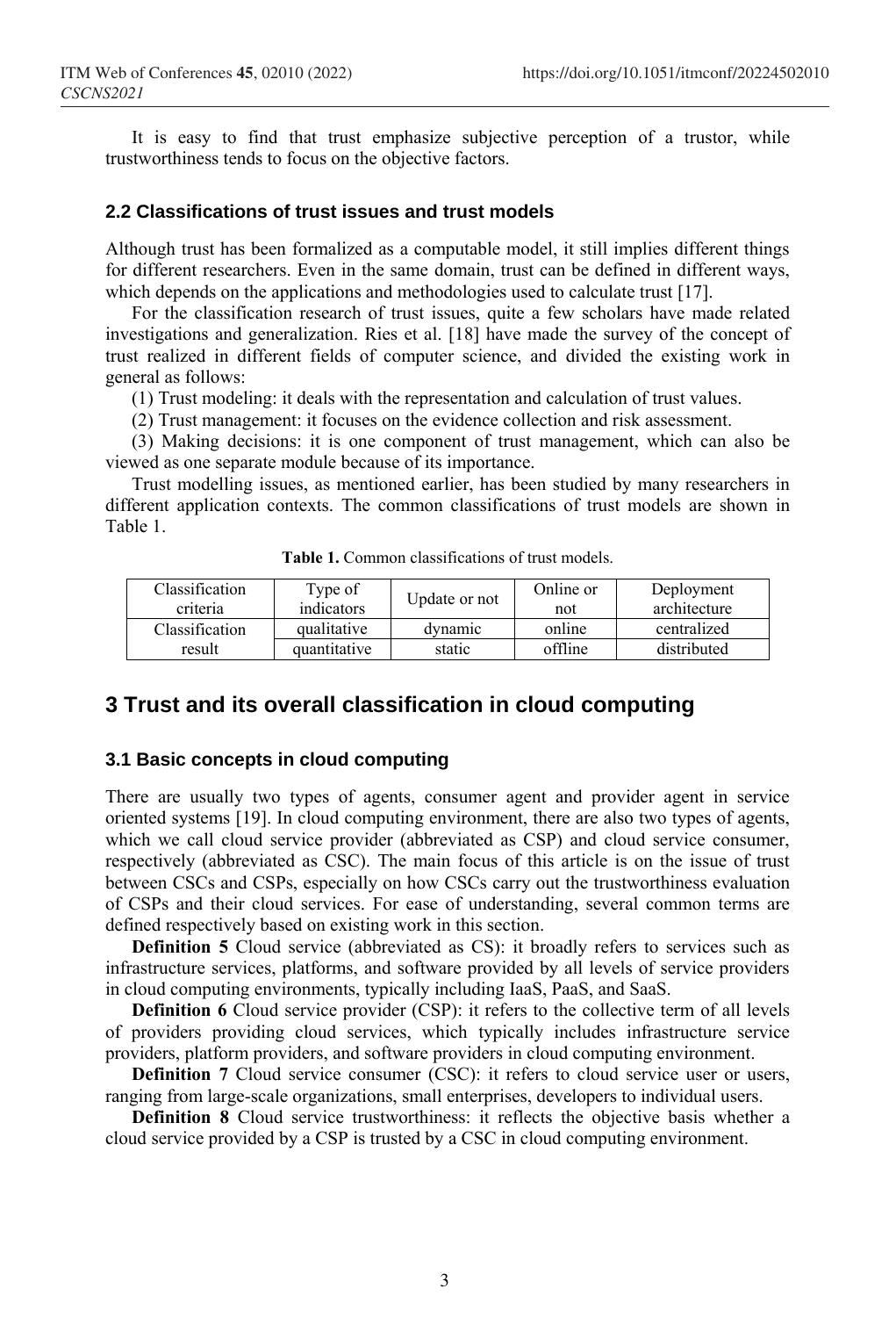#### **3.2 Overall classification of trust models in cloud computing**

Some scholars [12,20] suggest that trust issues in cloud computing can be divided into four subcategories, including: (a) how to define and evaluate trust based on the unique properties of the cloud computing context; (b) how to handle malicious recommendation information, which is important for the cloud computing environment because trust relationship is temporary and dynamic; (c) how to consider and provide different levels of service security according to the level of trust degree; (d) how to manage the change of trust with interaction time and context, and how to monitor, adjust and really reflect the dynamic change of trust relationship with time and space. According to this classification, the main content of this research belongs to the above type of (a).

For the trustworthiness evaluation model in cloud computing environment, there are typically two different perspectives derived from two different trustors, which are referred to as CSP oriented trust model and CSC oriented trust model, respectively. The two types of models have different trustees, whose trustworthiness needs to be evaluated, and their relationships are shown in Table 2.

| Oriented object | Trustor | Trustee | Evaluation object |
|-----------------|---------|---------|-------------------|
| CSP oriented    | 'SP     | 2SC     | CSC               |
| CSC oriented    |         |         | <sup>A</sup> CD   |

**Table 2.** Overall classification of trust models in cloud computing.

#### *3.2.1. CSP oriented trust evaluation models*

In cloud computing, the software and operating systems, or even the basic programming environment and network infrastructure provided by CSPs are used and operated directly by CSCs. Therefore, the impact and destruction of cloud resources derived from CSCs on software and hardware is more serious than that of Internet users using Internet shared resources. Whether user behavior is trustworthy and how to evaluate the trustworthiness of users' behavior is more important in cloud computing [8]. The CSP oriented trust evaluation models are exactly proposed and established in the above context, and this type of models is to evaluate the trustworthiness of the trustee CSC from the perspective of the CSP as a trustor, including the trustworthiness properties of the CSC itself and its feedback information. The target is to prevent the destructive behavior of malicious CSCs in order to preserve the interests of CSPs.

#### *3.2.2. CSC oriented trust evaluation models*

As mentioned earlier, cloud computing requires businesses and individuals to transfer part or all of the control of the computing resources to CSPs, which places the data at risk of being exposed or exploited. On the other hand, CSPs have the potential to violate commitments of security and privacy [21]. Thus, CSCs confront security threats from outside and inside of the cloud [22].

CSC oriented trust evaluation models are essentially the evaluation process of CSPs' trustworthiness for the interests of CSCs. Therefore, this type of model is to evaluate the trustworthiness of a trustee CSP from the perspective of a CSC as a trustor. The evaluation content concerns the trustworthiness attributes of the CSP itself and the cloud service provided, with the goal of aiding the CSC to select a more trustworthy CSP and its service.

In practice, there are several other perspectives used for classification of cloud service trust models. For example, according to the service model or business model of cloud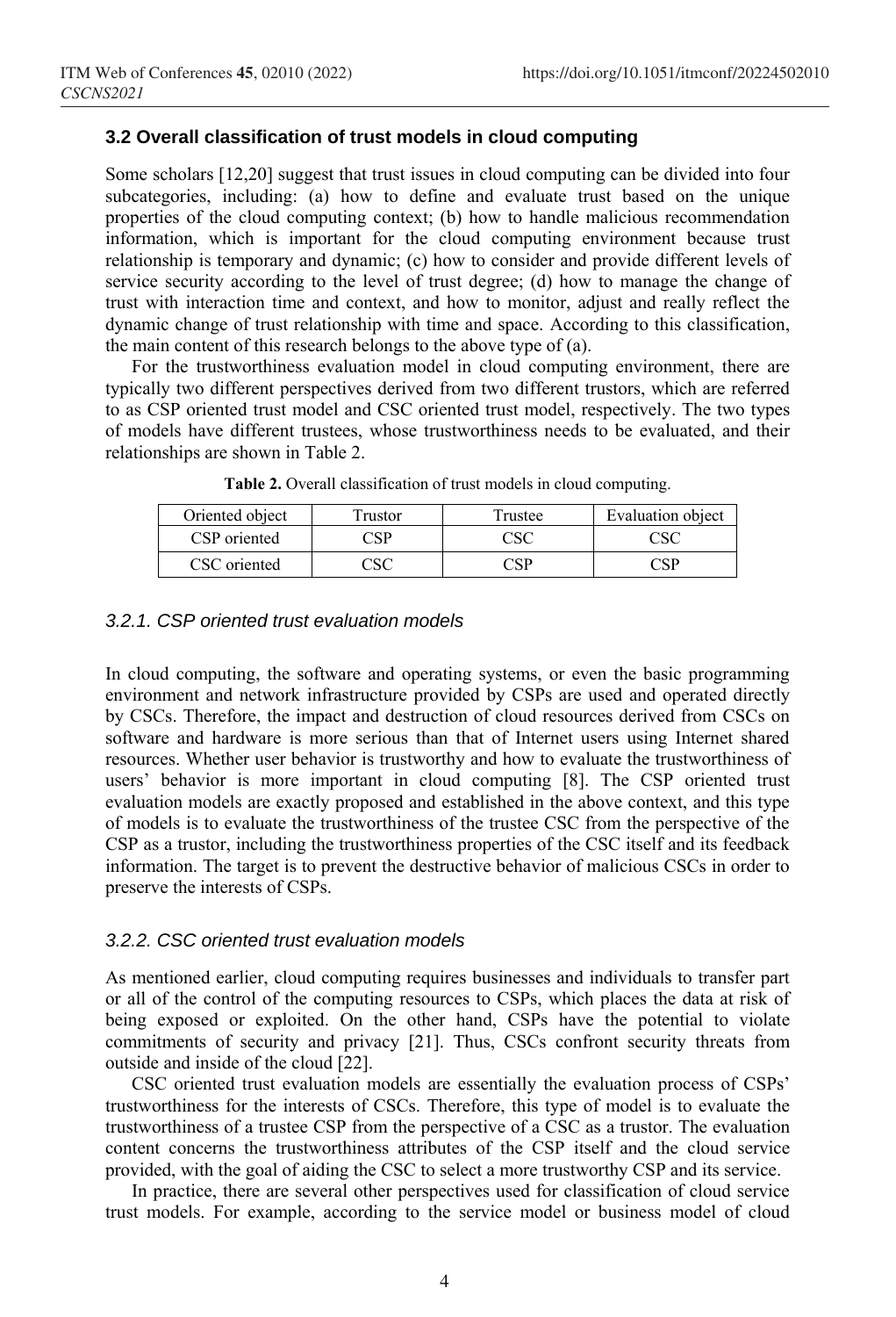computing, the trust model can be divided into IaaS based, PaaS based and SaaS based trust evaluation models separately. From the perspective of evaluation content, the cloud service models include QoS (Quality of Service) based, SLA(Service Level Agreement) based, user behavior based trust models, and so on.

## **4 Typical trust models in cloud computing environment**

Combined with the previous description as well as the research purpose of this article, this section outlines the existing trust models in cloud computing environment mainly from the perspective of evaluation content. Typical models are analyzed and briefly reviewed.

#### **4.1 QoS based trust models**

To select Web service in terms of QoS indicators has been adopted by many researchers. For Web services, QoS is usually used to describe the nonfunctional needs such as response time, availability, throughput, price, and so on [23]. The QoS approach in cloud computing has become a significant topic. Since many open challenges related to trust in cloud services need to be addressed, the QoS approach plays an important role to ensure that CSCs trust cloud services [23]. Nowadays, some scholars have proposed QoS based models for service trust computing or evaluation. And the QoS properties or its combination was taken as part of the evaluation indicators for the trustworthiness of cloud services.

Manuel [24] proposed a cloud computing trust model based on the QoS. This trust model can calculate the CSC's trust in the CSP based on the past credentials and current capabilities of the CSP. When calculating the trust value of the CSP credentials, four QoS properties are defined and quantified: Availability, Reliability, and Turnaround Efficiency and Data Integrity. These properties are considered as trustworthy attributes of CSPs and weighted according to given priorities to calculate the trust values. For example, the Availability of resources is defined as the ratio of the number of tasks served by that resource to the total number of tasks submitted to the resource during a period. The obvious feature of this trust model is the quantification of the qualitative properties of QoS.

Xiaoyong Li et al. [25] presented a trusted third party based service agent architecture for multi-cloud environment, in which T-broker serves as a middleware for cloud trust management and service matching. They propose a hybrid and adaptive trust model to calculate the overall trust in a service resource. Five trustworthy attributes of cloud services are proposed to calculate the trustworthiness of a certain resource, including node specification profile, average source usage information, average response time, and average task success ratio and the number of malicious access. Each of them is extended and defined based on the original QoS indicators.

Shuai Ding et al. [26] considered the fact that many trustworthiness evaluation issues include not only objective measurement but also subjective perception and design a framework called CSTrust to perform cloud service trustworthiness evaluation. The predicted value of QoS and user satisfaction estimation are combined in it. The authors suggested that many trustworthy attributes can be measured by QoS values such as Throughput, Failure Rate, Response Time. The common used attributes for cloud service trustworthiness consist of Availability, Performance, Security, Privacy, Maturation and Controllability.

Obviously, the QoS based trust models or frameworks above usually employ the attributes of QoS directly or their deformation as the objective basis of the trustworthiness evaluation of cloud services. However, few factors other than QoS considered may be subject to certain limitations. More comprehensive analyses focused on the cloud service context deserve deep investigation.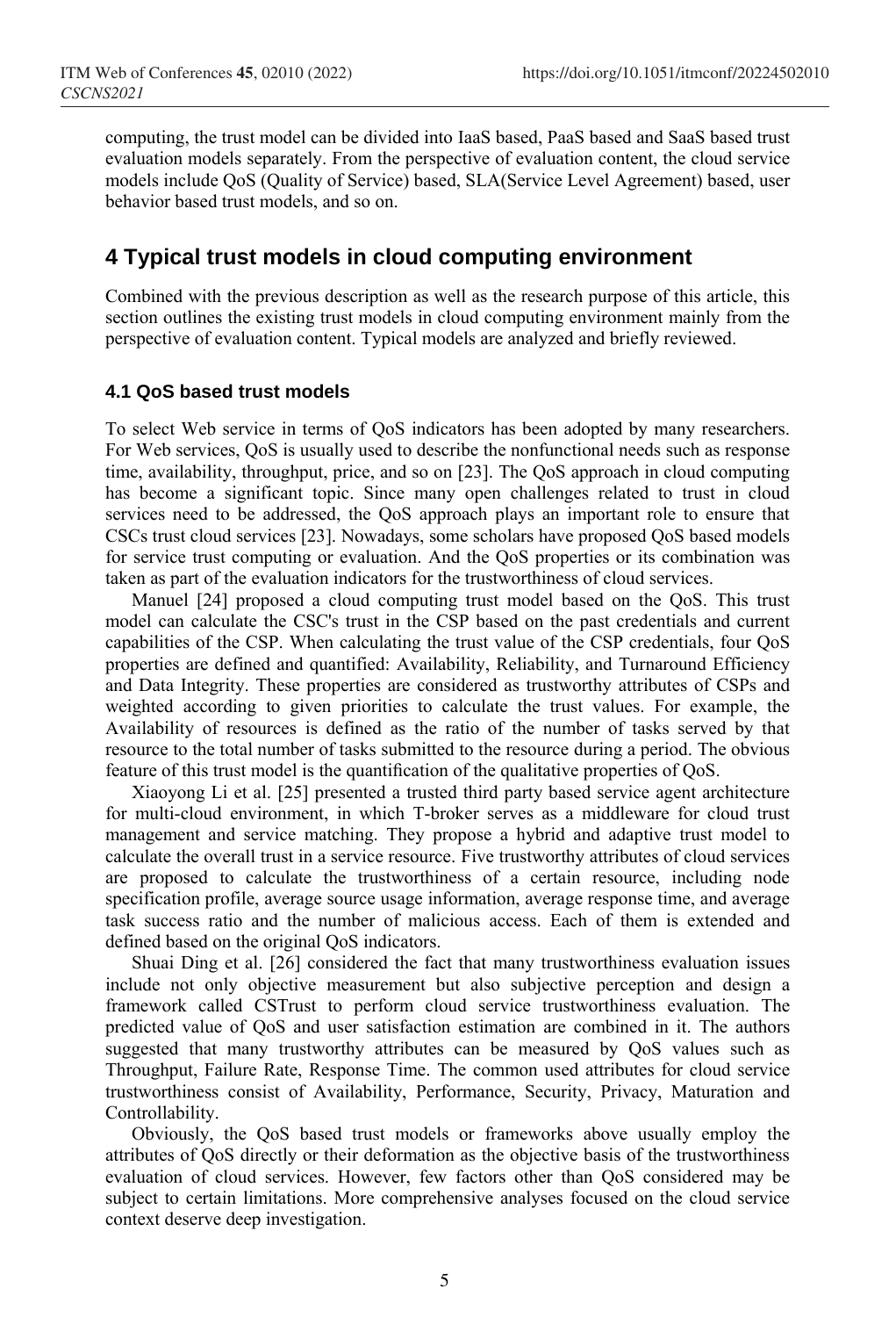#### **4.2 SLA based trust models**

SLA (service level agreement) is a contract between a web service provider and consumers, in which service types, service quality, etc. are defined. In cloud computing environment, SLA can be viewed as a document of established business contract between CSC and CSP, which is significant for a CSC to use a CS.

The requirements for using SLA in cloud computing include [27]: (1) it presents the definite idea about cloud service provider; (2) it depicts a list of services (SaaS, PaaS and IaaS) that the provider will provide according to the complete description of each service, (3) a transparent SLA specifies the objective of the business level policy including the roles of CSPs and CSCs, (4) it concerns the policies regarding important security and privacy management, (5) it monitors service quality, performance, priorities and responsibilities from a service perspective; (6) it provides a transparent view to understand service management needs when cloud services fail.

Alhamad et al. [28,29] built a trust model to evaluate cloud services based on the conceptual framework of SLA which was proposed in previous work. The basic components include a SLA agent, a directory of cloud services, a CSC model and CSP entities. The SLA agent acts as the mediator between CSC and CSP. With the model, CSPs first need to release their services in the cloud service directory. The CSC utilizes discovery operations to find a list of CSPs that meet its requirements. This list is submitted to the trust management system, which filters out untrustworthy CSPs using reliability values and a SLA agent report. The list of trusted CSPs is sent to a SLA agent along with the detailed business objectives. When the CSC submits a CS request, waiting to obtain the ID and the detailed SLA agreement. If the CSC agrees to continue the contract, it is required to sign SLA using the SLA agent and start to contact with the CSP.

SLA based trust models can address the trustworthiness evaluation of CSs to some extent. However, traditional SLA trust management methods are not sufficient for complex cloud environments. The ambiguous terms and unclear technical specifications of SLA will lead to the difficulties of CSCs in identifying trustworthy cloud services [30].

#### **4.3 User behaviour based trust models**

Tianli Qin, Linchuang [8] proposed the trust evaluation method based on user behavior for cloud computing, which is a CSP oriented trust evaluation type. The trustees here, referred to as CSCs, include three types: normal cloud users who directly utilize cloud computing, enterprise cloud users who utilize not only local resources but also cloud computing functions to establish their own service industry, and enterprise users who only utilize enterprise services from enterprise services. The basic idea of the method of evaluating trust in user behavior is the divide-and-conquer strategy based on the hierarchical model. It is required to decompose the complex user behavior trust (UT) into a small sub trust (ST), then further decompose the behavior sub trust (ST) into a smaller data unit called behavioral trust evidence (BE), and finally combine it from the bottom to the top layers scientifically.

The trust evaluation method in which the user behavior is first decomposed and then combined, can help solve the uncertainty, subjectivity and ambiguity of the evaluation of user behavior in cloud computing. However, if trust in users is simply regarded as the behaviour trust, this can lead to limitation to some extent.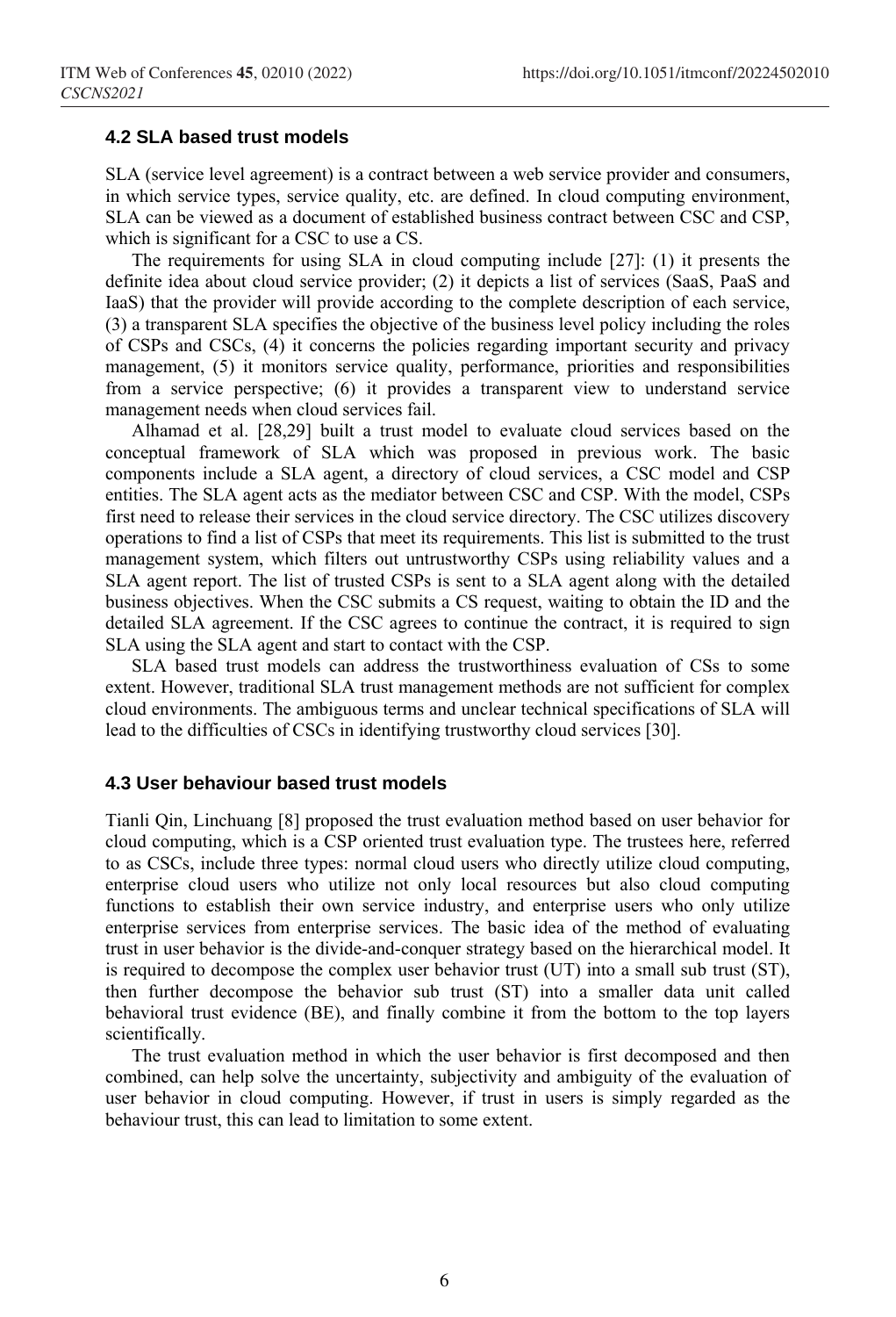#### **4.4 Trust management framework of trust as a service**

Talal H.Noor [7] proposed a trust management framework of trust as a service (TaaS) from the perspective of CSCs. This framework uses a service oriented architecture (SOA) to deliver trust as a service. It distinguishes key issues of trust management in cloud environment, including the accuracy of trust results and evaluation and storage of trust feedback. Service trust assessment in existing research is usually centralized, whereas trust feedback comes from distributed trust participants. A trust model using a centralized architecture is prone to scalability and security problems. To address the above problems, the model used in the framework assesses the trustworthiness of cloud services and distinguishes between reliable and malicious trust feedback. It especially introduces the capacity of CSCs and Majority Consensus factors when calculating the trustworthiness of a CS. Additionally, it adopts a distributed trust feedback assessment and storage mechanism to allow distributed management of trust assessment and storage.

The TaaS framework analyzes and solves the source reliability problem of the data and overcomes the deficiencies of the centralized architecture, but there is still a performance optimization problem. Meanwhile, it lack of more comprehensive consideration of the trust relationship context.

## **5 Conclusions and future work**

Combined with the previous analysis of existing work, it is easy to find that to evaluate the CSCs' trust in CSPs and their cloud services is a main challenge in recent years [31]. In the cloud service market, services with the same or similar functions are usually provided by multiple different CSPs, thus CSCs need to combine their needs to decide which CSP or CS is more trustworthy before they adopt the service [31]. Currently, although some different computational and evaluation methods or models have been proposed in cloud computing environment, it is far from sufficient. In practice, it is necessary to build certain guidelines and comprehensive evaluation models from the perspective of a trustworthy third party.

On the one hand, there still lack of general guidelines to be followed when modeling trust. Since one important task is to identify the various trustworthiness factors and their significance degrees of a cloud service, according to what criteria to effectively select the important factors or indicators should be one of the first job to be considered and addressed.

On the other hand, the investigation to the existing research work show that the proposed models or frameworks to evaluate the trustworthiness of a CSP or CS mainly focus on the analysis of QoS and SLA, while ignore comprehensive consideration and analysis of the cloud service context. For example, it is easy to ignore the willingness or preference of the CSC itself.

In addition, the information of existing models for trustworthiness assessment mainly rely on user feedback and lack of consideration of other information sources. Meanwhile, these models usually focus on concrete algorithms while lack of consideration of the versatility and scalability.

In conclusion, to form general guidelines and based on them to further build comprehensive trustworthiness evaluation models in different trust contexts are practical and significant in cloud computing environment.

The Natural Science Foundation of Hebei Province (Grant No. F2019105134), Science and Technology Plan Project of Tangshan, Tangshan Foundation Innovation Team of Digital Media Security (Grant No. 21130212D), Science and Technology Project of Hebei Education Department (Grant No.ZC2021030), China.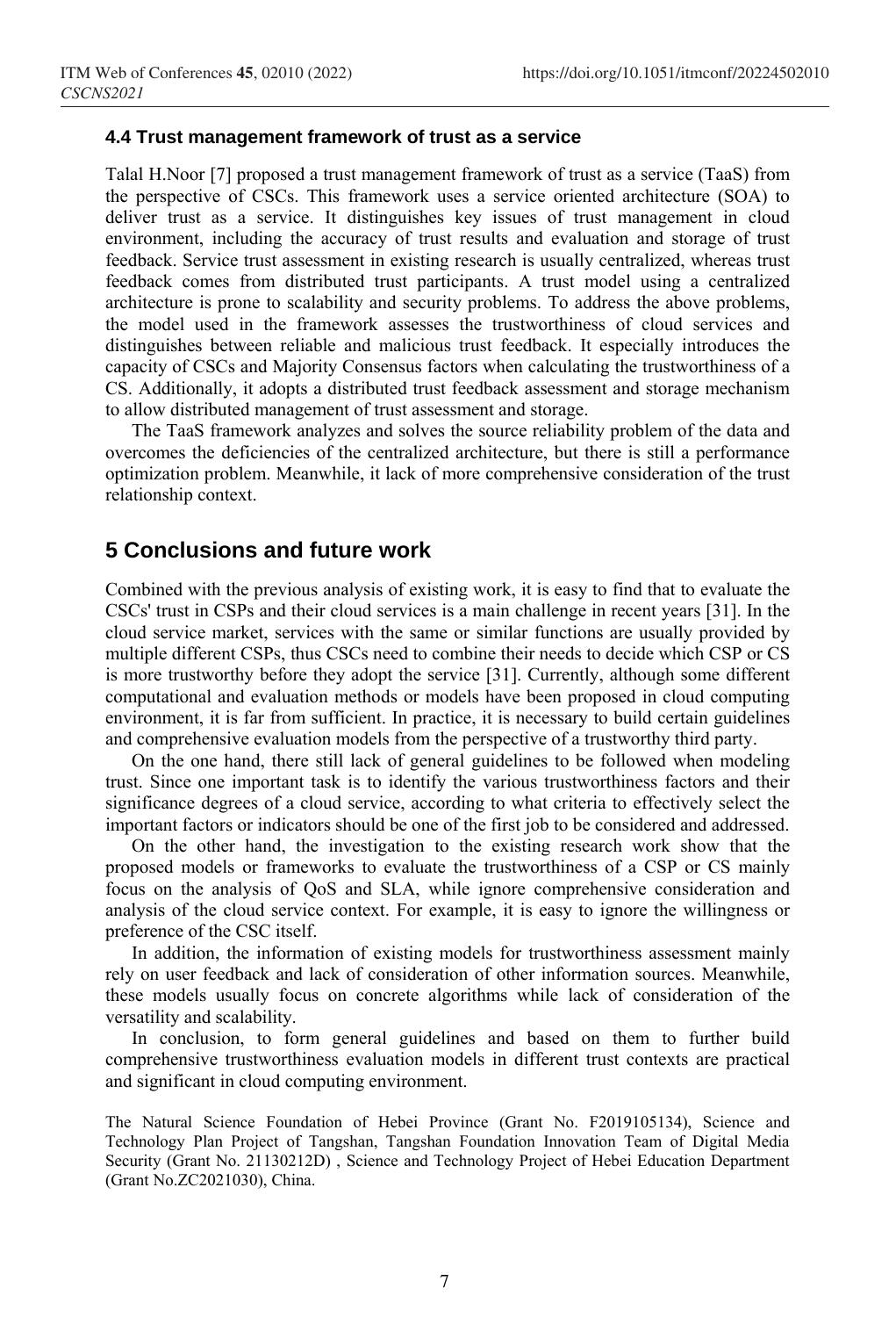## **References**

- 1. A. Abdelmaboud, D.N.A. Jawawi, I. Ghani, A. Elsafi, and B. Kitchenham. Quality of service approaches in cloud computing: A systematic mapping study [J]. Journal of Systems and Software, 2015,101: 159-179.
- 2. A. Kanwal, R. Masood, U.E. Ghazia, M.A. Shibli, and A.G. Abbasi. Assessment Criteria for Trust Models in Cloud Computing [C]. CPSCom 2013: 254-261.
- 3. P.J. Ryan K L Ko, Miranda Mowbray, Siani Pearson, Markus Kirchberg, Qianhui and B.S.L. Liang. TrustCloud: A Framework for Accountability and Trust in Cloud Computing [C]. Services (SERVICES), 2011 IEEE World Congress on IEEE, 2011.
- 4. S.M. Habib, Trust Establishment Mechanisms for Distributed Service Environments [D]. Darmstadt, German: der Technischen Universität Darmstadt, 2013: 1-184.
- 5. D. Sun, G. Chang, L. Sun, and X. Wang. Surveying and Analyzing Security, Privacy and Trust Issues in Cloud Computing Environments [J]. Procedia Engineering, 2011. 15: 2852-2856.
- 6. Lik M., Mojdeh M., Ari H. . A Computational Model of Trust and Reputation [C]. Proceedings of the 35th Hawaii International Conference on System Sciences,2002:1-9.
- 7. Q.Z.S. TALAL H. NOOR. Trust as a Service-A Framework for Trust Management in Cloud Environments [C]. WISE, 2011: 8.
- 8. L.C. Tian Li-qin. Evaluation of User Behavior Trust in Cloud Computing [C]. ICCSM, 2010.
- 9. R.A.R. Shaikh and M. Sasikumar. Trust model for a cloud computing application and service [C]. IEEE International Conference on Computational Intelligence & Computing Research, 2012:1-4.
- 10. S.M. Habib, V. Varadharajan, and M. Muhlhauser. A Trust-Aware Framework for Evaluating Security Controls of Service Providers in Cloud Marketplaces [C]. TRUSTCOM, 2013:459-468.
- 11. Yan, K. ; Cheng, Y. ; and Tao, F. . A trust evaluation model towards cloud manufacturing [J]. International Journal of Advanced Manufacturing Technology,2016, 84(1-4):133-146.
- 12. Gambetta, D. . Can we trust trust? [EB/OL]. Trust: making and breaking cooperative relations, Department of Sociology, University of Oxford, Chapter13, 2000:213-237. *http://www.sociology.ox.ac.uk/papers/gambetta213-237.pdf*.
- 13. Jøsang Audun. Trust and Reputation Systems[J]. Springer LNCS 4677, 2007:1-38.
- 14. Adali, Sibel. Modeling Trust Context In Networks[M]. New York:Springer,2013:1-60.
- 15. Marsh, Stephen Paul. Formalising Trust as a Computational Concept [D]. Stirling: University of Stirling,1994:1-184.
- 16. Lu,L.;Yuan,Y. A Novel TOPSIS Evaluation Scheme for Cloud Service Trustworthiness Combining Objective and Subjective Aspects. J.Syst.Softw.2018,143,71–86.
- 17. Momani, Mohammad. Bayesian Methods for Modeling and Management of Trust in Wireless Sensor Networks [D].Sydney: University of Technology, Sydney, 2008:1-185.
- 18. Sebastian Ries,et al.. A Classification of Trust Systems [C]. On the Move to Meaningful Internet Systems 2006:OTM 2006 workshops pt.1. 2006:894-903.
- 19. X. Su, M. Zhang, Y. Mu, and Q. Bai. A robust trust model for service-oriented systems [J]. Journal of Computer and System Sciences, 2013. 79(5): 596-608.